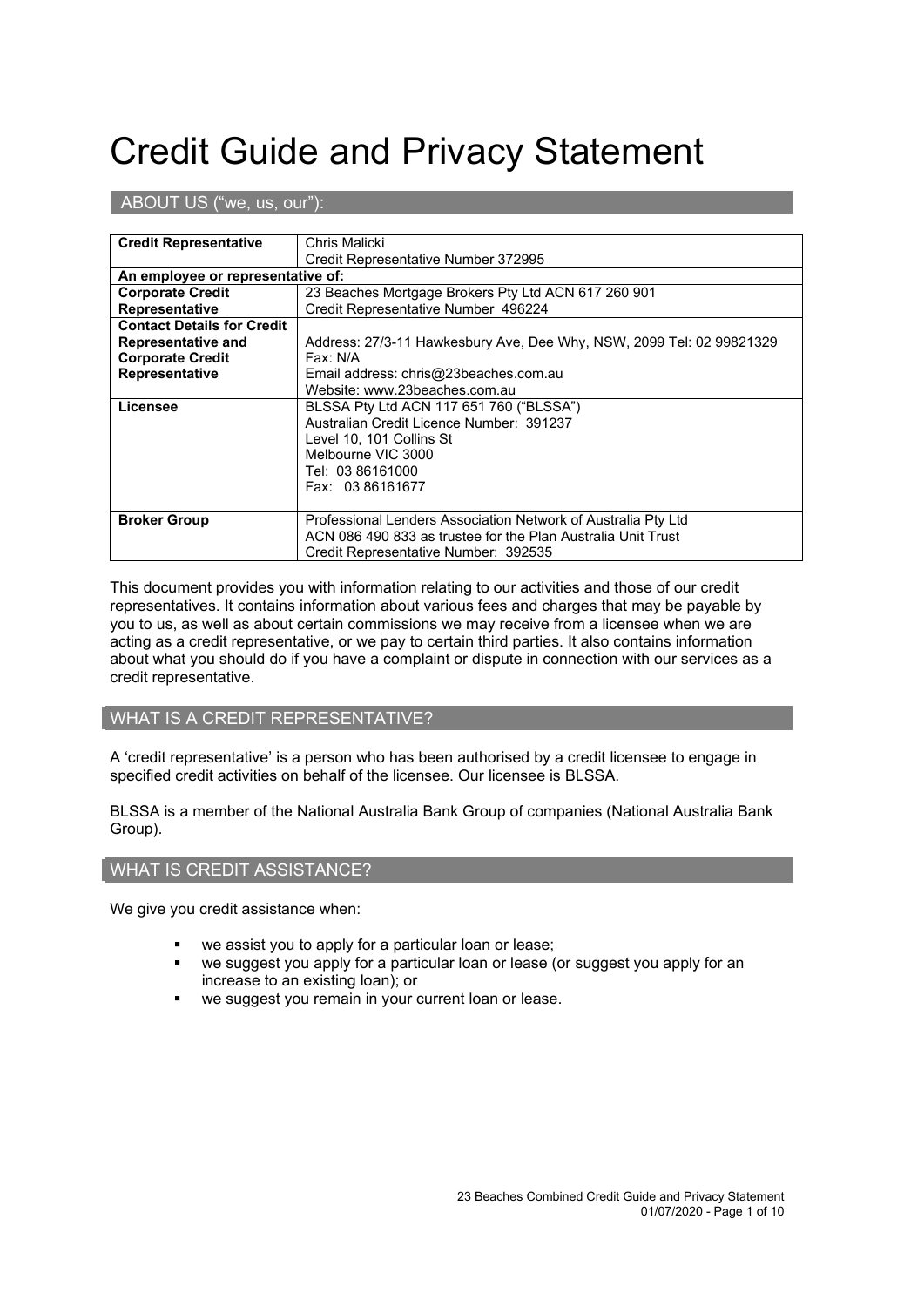# THE ASSESSMENT WE NEED TO DO BEFORE GIVING YOU CREDIT ASSISTANCE

Before we provide credit assistance to you, we assess whether the particular loan or lease is suitable for you. To do this, we need to make reasonable inquiries and verify that:

- the loan or lease or increase will meet your requirements and objectives; and
- you can meet the proposed repayments.

We won't be able to give you credit assistance if our assessment shows that:

- you won't be able to meet the proposed repayments without substantial hardship; or
- the loan or lease won't meet your requirements or objectives.

# GETTING A COPY OF OUR ASSESSMENT

If we provide you with credit assistance, you can ask us for a copy of our assessment any time up to 7 years after we provide you with a credit assistance quote. To request a copy please contact us. We will provide you with a copy:

- within 7 business days after the day we receive your request provided you make the request within 2 years of the date of our credit assistance quote; or
- otherwise, within 21 business days after the day we receive your request.

# INFORMATION ABOUT THE LICENSEE AND ITS CREDIT REPRESENTATIVES

We act as a credit representative for BLSSA. We are authorised to engage in credit activities including providing credit assistance on its behalf.

Subject to meeting credit criteria, we are able to assist you to obtain loans and leases for you from a broad range of lenders and lessors through our Broker Group. Our Broker Group does not require us to recommend any particular lender and our Broker Group does not set any quotas or obligations on us relating to recommending any particular lender.

The Broker Group's panel of lenders includes a number of lenders and loan distributors that are part of the National Australia Bank Group. These include National Australia Bank Ltd and PLAN Lend Pty Ltd.

The following are the Top 6 residential lenders and % of business written in the previous financial year:

- $ING 11%$
- Macquarie 25%
- AMP 34%
- $NAB 4.5%$
- Adelaide Bank 4.5%
- Bankwest 21%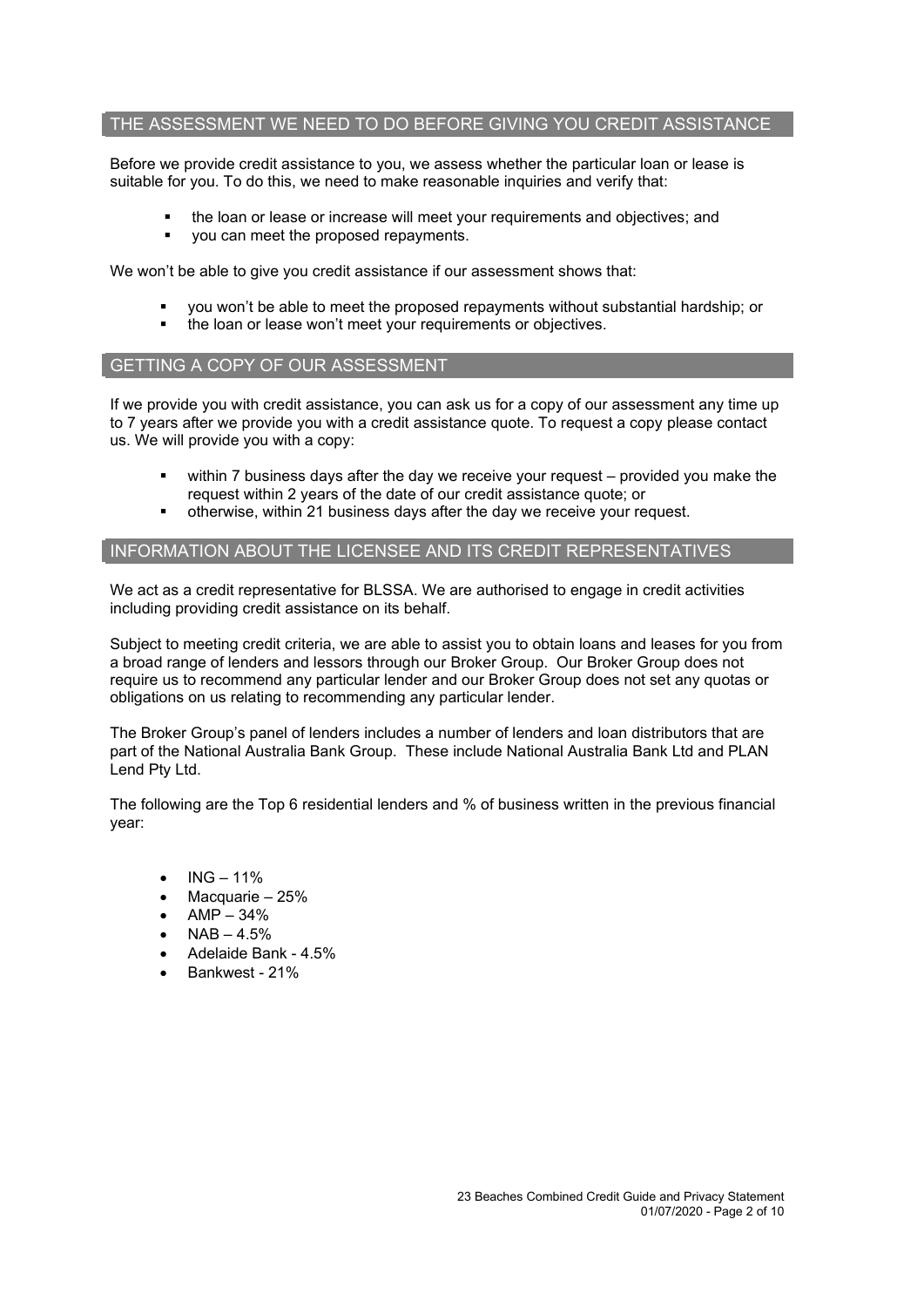The following is a list of all the lenders with which I have accreditation:

| <b>Residential Lender</b>           | Lenders I am accredited for |
|-------------------------------------|-----------------------------|
| <b>Adelaide Bank</b>                | 区                           |
| <b>AMP</b>                          | ⊠                           |
| <b>ANZ</b>                          | 区                           |
| <b>Australian Financial (HLCA)</b>  | ⊠                           |
| <b>Australian First Mortgage</b>    | $\boxtimes$                 |
| <b>Auswide Bank</b>                 | ⊠                           |
| <b>Bank First</b>                   | $\Box$                      |
| <b>Bank of Melbourne</b>            | $\Box$                      |
| <b>Bank SA</b>                      | $\Box$                      |
| <b>BankWest</b>                     | ⊠                           |
| <b>Beyond Bank</b>                  | $\boxtimes$                 |
| <b>Bluestone</b>                    | $\boxtimes$                 |
| <b>CBA - Colonial</b>               | X                           |
| <b>Citibank</b>                     | ⊠                           |
| <b>Credit Union SA</b>              | $\boxtimes$                 |
| <b>Firefighters Mutual Bank</b>     | ⊠                           |
| <b>FirstMac</b>                     | 区                           |
| <b>Health Professionals Bank</b>    | П                           |
| Heritage                            | $\boxtimes$                 |
| <b>HomeStart Finance</b>            | □                           |
| <b>ING</b>                          | 区                           |
| Keystart                            | ⊠                           |
| <b>LaTrobe Financial</b>            | 区                           |
| <b>Liberty Financial</b>            | ⊠                           |
| <b>Macquarie Bank</b>               | 区                           |
| <b>ME Bank</b>                      | ⊠                           |
| <b>Mortgage Mart</b>                | 区                           |
| <b>Mystate</b>                      | ⊠                           |
| <b>NAB</b>                          | 区                           |
| Newcastle Permanent                 | $\boxtimes$                 |
| <b>People's Choice Credit Union</b> | $\boxtimes$                 |
| <b>Pepper Money</b>                 | $\boxtimes$                 |
| <b>PLANLend</b>                     | $\boxtimes$                 |
| <b>PN Bank</b>                      | □                           |
| <b>Resimac</b>                      | $\boxtimes$                 |
| <b>St George</b>                    | $\boxtimes$                 |
| <b>Suncorp</b>                      | $\boxtimes$                 |
| <b>Teachers Mutual Bank</b>         | ⊠                           |
| <b>UniBank</b>                      | $\boxtimes$                 |
| Victorian Mortgage Group            | $\boxtimes$                 |
| <b>Virgin Money</b>                 | $\boxtimes$                 |
| Westpac                             | $\boxtimes$                 |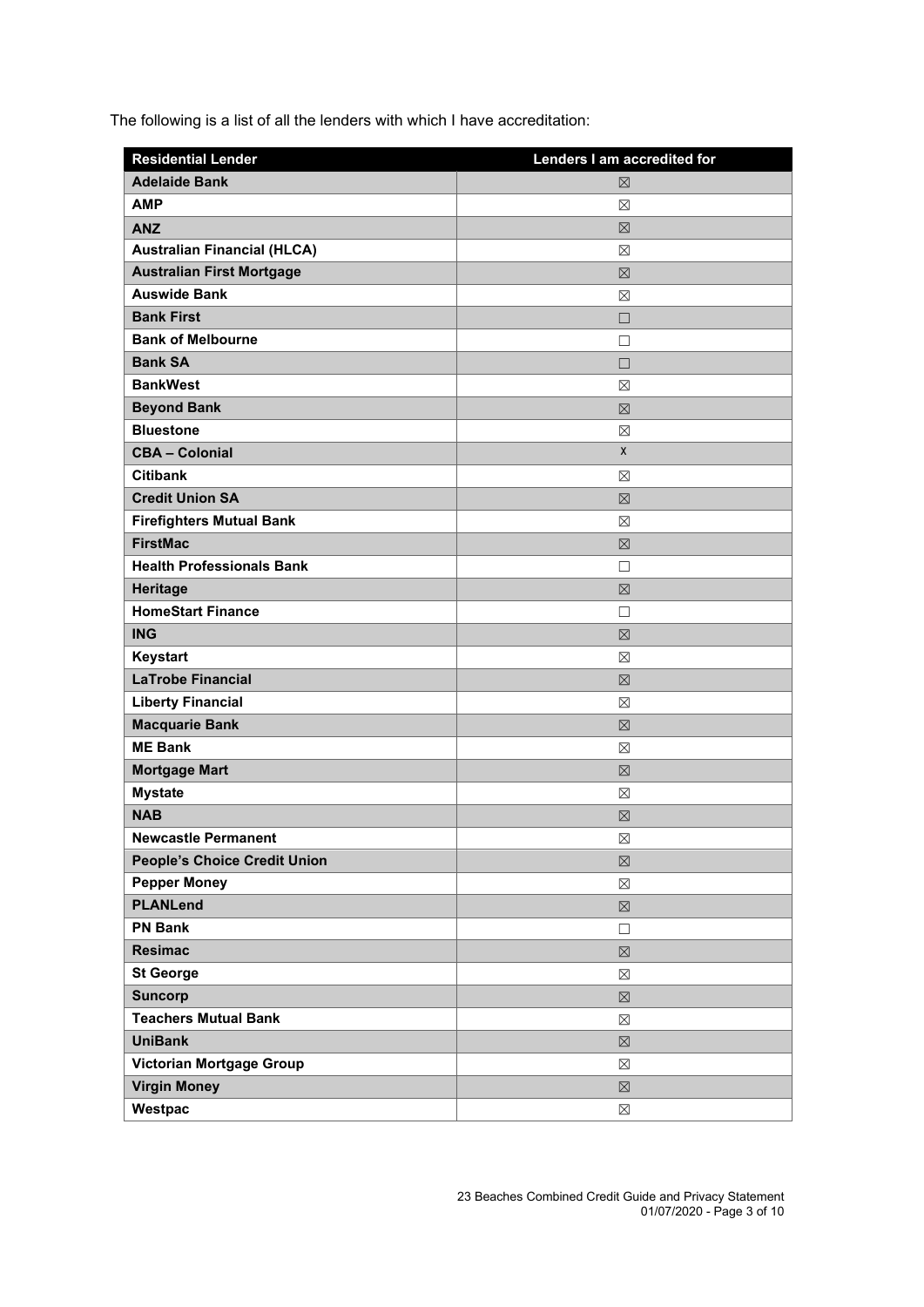### **OWNERSHIP**

We obtain mortgage aggregation services from the Broker Group. The Broker Group is a member of the National Australia Bank Group. The Broker Group provides services at arm's-length to our business which include IT systems, loan information and lodgement systems, training and development, commission processing, conferences and professional development events, and assistance with regulatory and compliance obligations. In consideration of the services the Broker Group gives us, we pay fees to the Broker Group or the Broker Group retains some of the commission panel lenders pay on loans we arrange. We have access to Broker Group panel of lenders including NAB Group and Broker Group branded products.

Our business is owned and managed independently from the Broker Group and National Australia Bank Limited (NAB).

# **FEES AND CHARGES**

#### FEES PAYABLE FOR THE PROVISION OF CREDIT ASSISTANCE

We may charge a fee for providing credit assistance. More detail about those fees will be set out in a quote we will give to you before we provide you with credit assistance.

FEES PAYABLE IN RELATION TO ACTING AS A CREDIT REPRESENTATIVE

We may receive remuneration from our employer, BLSSA and/or Broker Group and do not charge you any fees or charges in relation to acting as a credit representative.

### OTHER FEES AND CHARGES

You may have to pay other fees and charges (such as an application fees, valuation fees and other fees) to the lender, lessor or other parties. You should review the disclosure documents and your loan contract or lease for further details of any such fees and charges.

# **COMMISSIONS**

#### COMMISSIONS WE RECEIVE FROM OUR LICENSEE

BLSSA has appointed our Broker Group as its agent to receive commissions from lenders and lessors and to pay us commission in relation to loan contracts or leases for which we act as a credit representative and provide credit assistance. The total amount of commission we may receive in relation to your loan or lease may vary depending on the lender or lessor, the term, the features, the amount of the loan or lease you ultimately choose and the amount and timing of the repayments that you make.

#### Loan Contracts such as Home Loans and Investment Property Loans

Upfront commission payable by lenders in relation to home loans and investment property loans is calculated as a percentage of the loan amount and is generally in the range 0.50% and 1.65% of the loan amount. It is usually paid after settlement of the loan.

Trail commission payable by lenders in relation to home loans and investment property loans is generally calculated regularly (monthly, quarterly, bi-monthly or annually) on the outstanding loan balance and is paid in arrears. The trail commission payable by lenders is generally in the range of 0.00% per annum and 0.55% per annum of the outstanding loan amount.

#### Personal Loans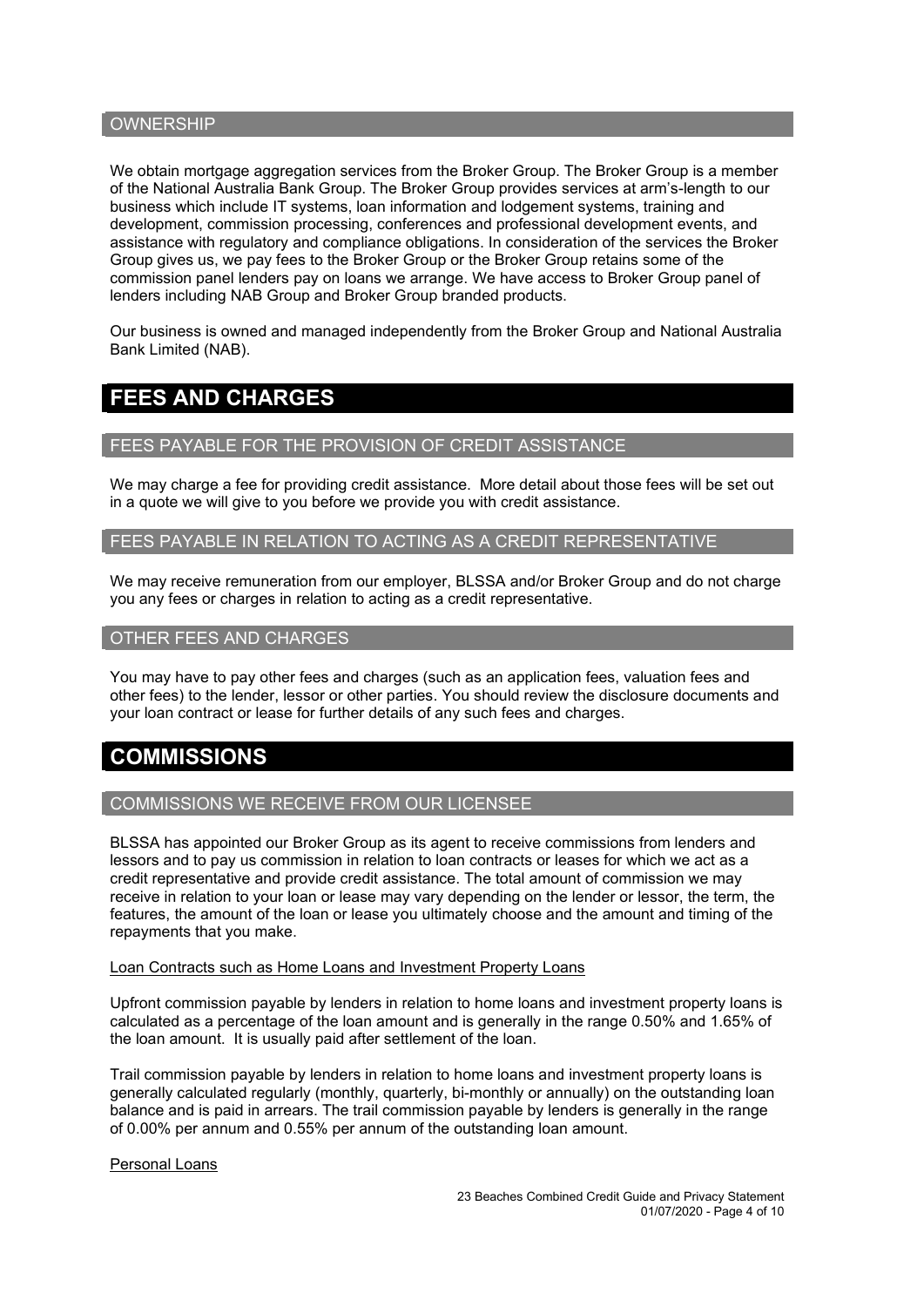Upfront commission payable by lenders in relation to personal loans is calculated as a percentage of the loan amount and is generally in the range of 0% and 20% of the loan amount. It is usually paid after settlement of the loan.

Trail commission payable by lenders in relation to personal loans is generally calculated regularly (monthly, quarterly, bi-monthly or annually) on the outstanding loan balance and is paid in arrears. The trail commission payable by lenders is generally in the range of 0% per annum and 5% per annum of the outstanding loan amount.

#### Leases

Upfront commission payable by lessors in relation to leases is calculated as a percentage of the lease amount and is generally in the range of 0% and 5% of the lease amount. It is usually paid after settlement of the lease.

Trail commission is generally not payable in relation to leases.

Further details of the commission earned by us will be included in the credit proposal disclosure document we will provide to you at the same time as we provide you with credit assistance.

You can request information from us about the fees that we are likely to receive, how those fees are calculated, and our reasonable estimate of the fees or commissions that will be payable.

# VOLUME BONUS ARRANGEMENTS

We and our Broker Group do not receive any volume based benefit for residential home loan products. However, from time to time we or our Broker Group may receive a benefit, directly by way of cash bonus or additional commissions or indirectly by way of training, professional development days or sponsorship, if we or our Broker Group write a particular volume of loans offered by lenders for products such as commercial and lease products.

# COMMISSIONS PAYABLE BY US

If a third party has introduced you to us or referred you to us, we may pay them a commission or a fee. More detail about those payments will be set out in the credit proposal disclosure document we will give to you before we provide you with credit assistance.

We obtain referrals from a range of sources, including real estate agents, accountants, financial planners or other people.

Further information about referral commissions, including our reasonable estimate of the amount of any commission payable and how it is calculated is available from us on request and will be included in the credit proposal disclosure we will supply to you when we provide you with our credit assistance.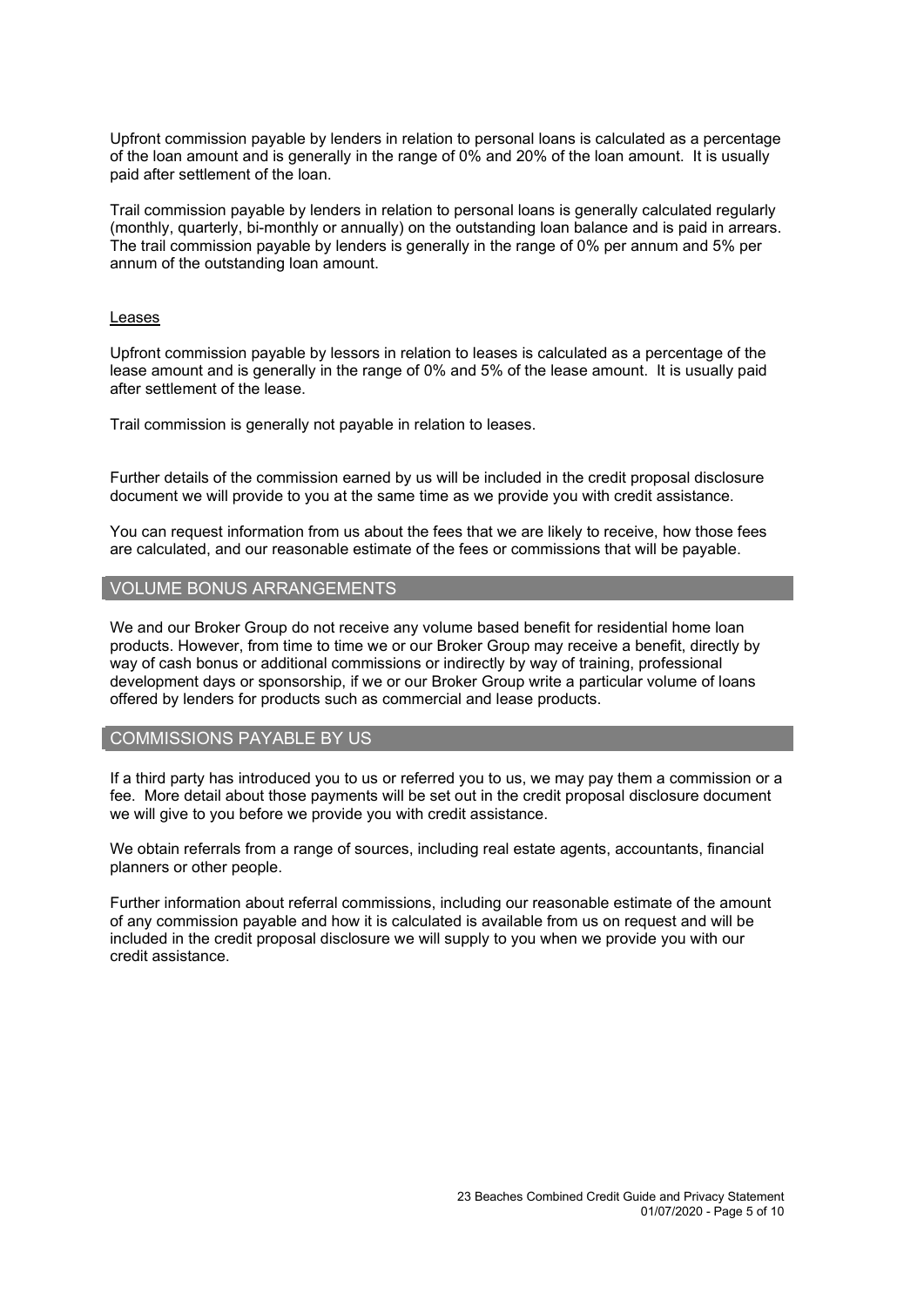# **DISPUTES OR COMPLAINTS**

# WHAT TO DO IF YOU HAVE A DISPUTE OR COMPLAINT?

We are committed to providing our customers with the best possible service. If at any time we have not met our obligations – or you have a complaint about any of our services – please inform us so we can work towards a resolution. We will endeavour to deal with your complaint promptly, thoroughly and fairly.

HOW TO MAKE A COMPLAINT AND THE COMPLAINTS PROCESS?

If you have a complaint, we request you follow these steps:

- 1. In the first instance, please contact your credit assistance provider.
- 2. If your complaint has not been resolved to your satisfaction within 5 business days, please contact our Complaints Area as detailed below:

**Telephone:** 03 8616 1443 Monday to Friday 9am to 5pm (AEST) **Email:** [resolutions@BLSSA.com.au](mailto:resolutions@BLSSA.com.au) **Fax:** 03 8616 1918 **Mail:** BLSSA Advice Complaints, PO Box 626, Collins Street West, Melbourne VIC 3000

- 3. We may ask for additional information and request you to put your complaint in writing to ensure your issue is properly investigated.
- 4. In cases where your complaint will take longer to resolve, we will update you progressively.

# THIRD PARTY PRODUCTS OR SERVICES

If your complaint relates to a product or service acquired through a third party (for example, a lender) we may ask you to contact the relevant third party. They will deal with your complaint under their complaints resolution process.

If you are not satisfied with the resolution of your complaint by the third party under their complaints resolution process, you are entitled to have your dispute considered by their External Dispute Resolution Scheme. Please contact the third party for further details.

# KEEPING YOU INFORMED

Our Complaints Area will acknowledge receipt of your complaint within five business days. If unable to resolve the complaint/dispute to your satisfaction within five business days, they will write to you advising the procedures we will follow in investigating and handling your complaint.

Within 45 calendar days from the date you lodged the complaint with us, we will write to you advising you the outcome of the investigation and the reason/s for our decision, or if required, we will inform you if more time is needed to complete the investigation.

# STILL NOT SATISFIED?

If you do not think we have resolved your complaint to your satisfaction, you may take the matter – free of charge – to the relevant External Disputes Resolution Scheme (provided it is within the scheme's terms of reference) as detailed below. You may also refer the matter to the relevant External Disputes Resolution Scheme at any time, but if our internal process is still in progress, they may request that our internal processes be complete before considering the matter further.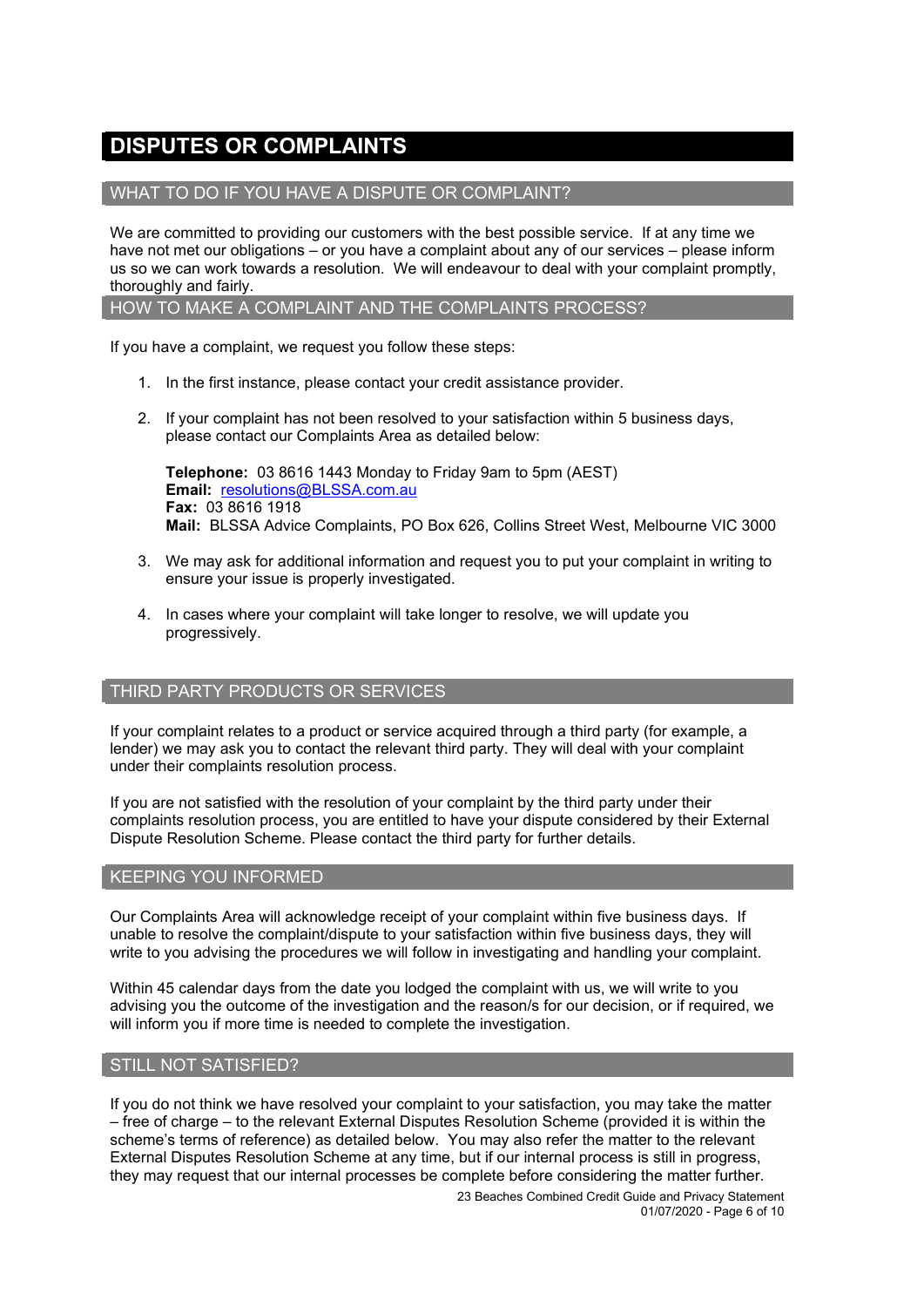Our external dispute resolution service provider is the Australian Financial Complaints Authority (AFCA), which can be contacted via:

- Online: [www.afca.org.au](http://www.afca.org.au/)
- Email: [info@afca.org.au](mailto:info@afc.org.au)
- Phone: 1800 931 678
- Mail: GPO Box 3 Melbourne VIC 3001

BLSSA's external dispute resolution service provider is the Australian Financial Complaints Authority (AFCA), which can be contacted via:

- Online: [www.afca.org.au](http://www.afca.org.au/)
- Email: [info@afca.org.au](mailto:info@afc.org.au)
- Phone: 1800 931 678
- Mail: GPO Box 3 Melbourne VIC 3001

# **OTHER DISCLOSURES**

# BROKER BENEFITS DISCLOSURES

In line with industry reforms, I am required to keep a register of benefits received from any lenders or aggregators to the value of \$100 or more which is kept current (over a rolling 12 month period and housed for 3 years). In the interest of transparency and good customer outcomes, an applicant may request a copy of this register to ensure there are no lender conflicts.

# TIERED SERVICING DISCLOSURES

We have access to service programs available from some residential home loan providers. We access these services based on a number of measures. These programs promote preferential services to a customer and do not entitle us to additional payments or commissions or to preferential customer discounts.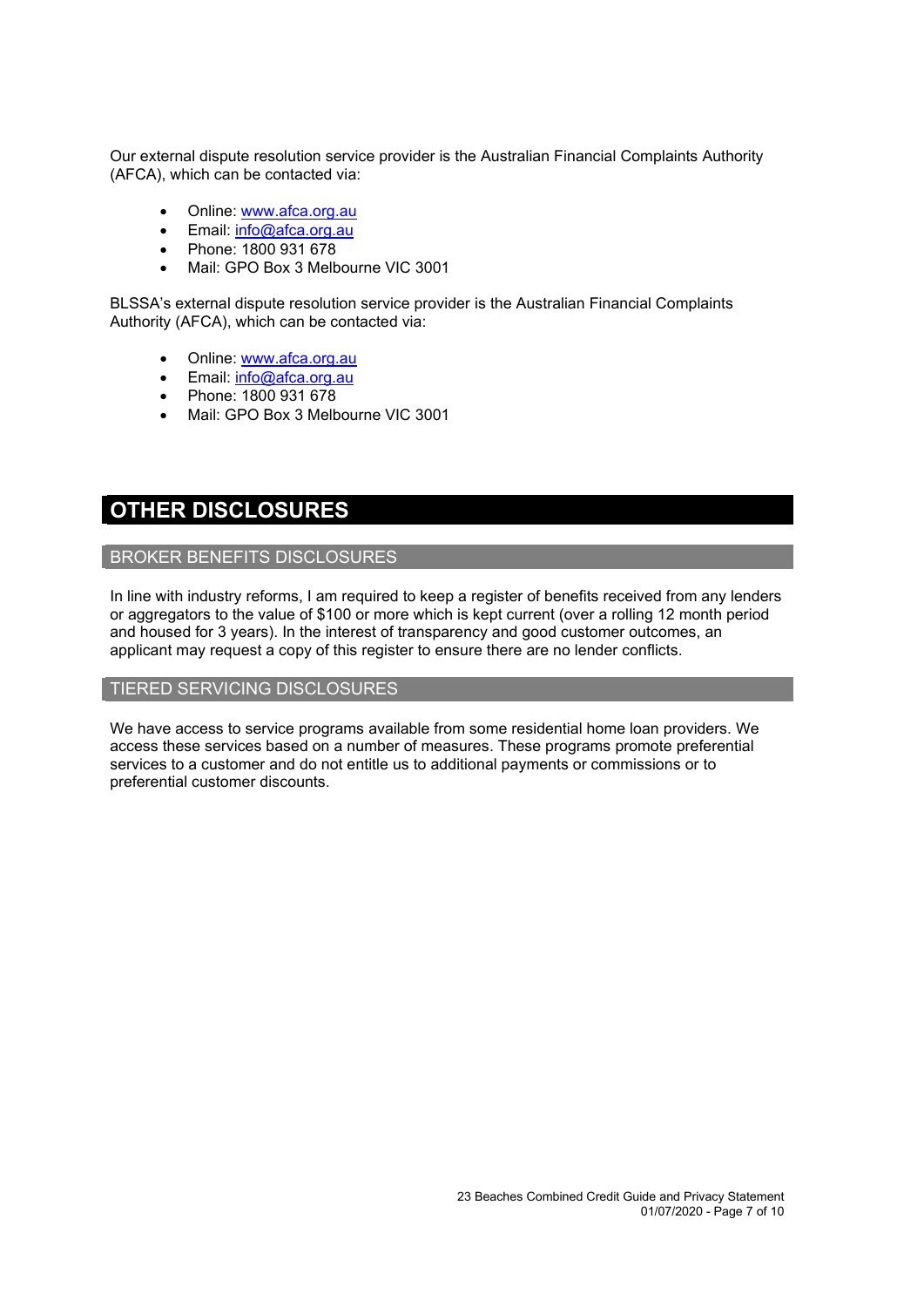# Privacy Statement

We need to collect personal information about you to provide you with our broking & related services. This privacy statement tells you how we collect your information, what we use the information for and who we share the information with. If we collect information that can be used to identify you, we will take reasonable steps to notify you of that collection.

### **How information is collected from you**

We will collect your information from you directly whenever we can, like from enquiries we make of you when you seek credit assistance from us. We may verify that information from sources referred to in the responses to those enquiries or in this privacy statement.

### **How information is collected from other sources**

Sometimes we will collect information about you from other sources as the Privacy Act 1988 permits. We will do this only if it's reasonably necessary to do so, for example, where:

- we collect information from third parties about a loan or lease in relation to which you seek our services;
- we can't get hold of you and we rely on public information (for example, from public registers or social media) or made available by third parties to update your contact details; or
- we exchange information with your legal or financial advisers or other representatives.

#### **When the law authorises or requires collection of information**

Some law may require us to collect personal information about you. For example, we may require your information to verify your identity under Australian Anti-Money Laundering law.

#### **How your information may be used**

- We may use your information for purposes including:
- giving you credit assistance;
- giving you information about loan products or related services including help, guidance and advice;
- considering whether you are eligible for a loan or lease or any related service you requested including identifying or verifying you or your authority to act on behalf of a customer;
- assisting you to prepare an application for a lease or a loan;
- administering services we provide, for example, to answer requests or deal with complaints;
- administering payments we receive, or any payments we make, relating to your loan or lease;
- telling you about other products or services we make available and that may be of interest to you, unless you tell us not to;
- telling you about other suppliers, with whom we have arrangements, that supply goods or services that may be of interest to you;
- identifying opportunities to improve our service to you and improving our service to you;
- allowing us to run our business efficiently and perform general administrative tasks;
- preventing or investigating any fraud or crime or any suspected fraud or crime;
- as required by law, regulation or codes binding us; and
- any purpose to which you have consented.

You can let us know at any time if you no longer wish to receive direct marketing offers from us. We will process your request as soon as practicable.

#### **What happens if you don't provide information**

If you don't provide your information to us, it may not be possible to:

assist in finding a loan or lease relevant to your circumstances;

- verify your identity or protect against fraud; or
- let you know about products or services that might be suitable for your financial needs.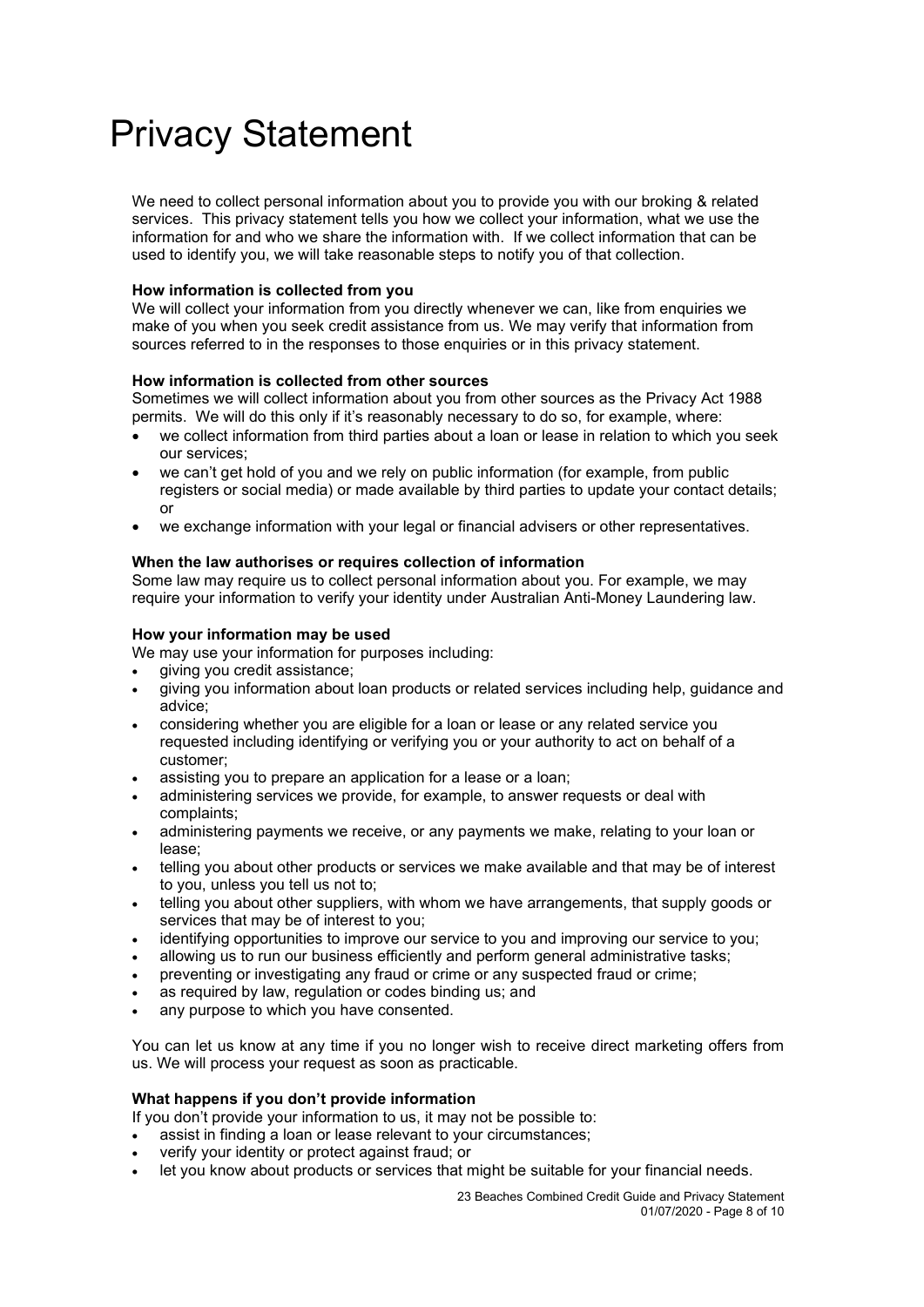# **Sharing Your Information**

### General

We may use and share your information with other organisations for any purpose described above.

Sharing with your representatives and referees

We may share your information with:

- your representative or any person acting on your behalf (for example, lawyers, settlement agents, accountants or real estate agents); and
- your referees, like your employer, to confirm details about you.

#### Sharing with third parties

We may share your information with third parties in relation to services we provide to you or goods or services in which we reasonably consider you may be interested. Those third parties may include:

- the Broker Group through whom we may submit loan or lease applications to lenders or lessors on the Broker Group's panel. You can view our Broker Group's privacy notice at [http://www.planaustralia.com.au/privacy-policy.](http://www.planaustralia.com.au/privacy-policy) It sets out how that Broker Group manages your personal information and where you can find its privacy policy;
- the Licensee, BLSSA Pty Ltd, that authorises us to engage in credit activities. You can view BLSSA's privacy notice at the same internet address as our Broker Group's privacy notice. It sets out how BLSSA manages your personal information and where you can find its privacy policy;
- referrers that referred your business to us;
- financial services suppliers with whom we have arrangements;
- valuers;
- lenders, lessors, lender's mortgage insurers and other loan or lease intermediaries;
- organisations, like fraud reporting agencies, that may identify, investigate and/or prevent fraud, suspected fraud, crimes, suspected crimes, or other misconduct;
- government or regulatory bodies as required or authorised by law. In some instances, these bodies may share the information with relevant foreign authorities;
- guarantors and prospective guarantors of your loan or lease;
- service providers, agents, contractors and advisers that assist us to conduct our business for purposes including, without limitation, storing or analysing information;
- any organisation that wishes to take an interest in our business or assets; and
- any third party to which you consent to us sharing your information.

#### Sharing outside of Australia

We may use overseas organisations to help conduct our business. As a result, we may need to share some of your information (including credit information) with such organisations outside Australia. The countries in which those organisations are located are:

# • N/A

We may store your information in cloud or other types of networked or electronic storage. As electronic or networked storage can be accessed from various countries via an internet connection, it's not always practicable to know in which country your information may be held. If your information is stored in this way, disclosures may occur in countries other than those listed.

Overseas organisations may be required to disclose information we share with them under a foreign law. In those instances, we will not be responsible for that disclosure.